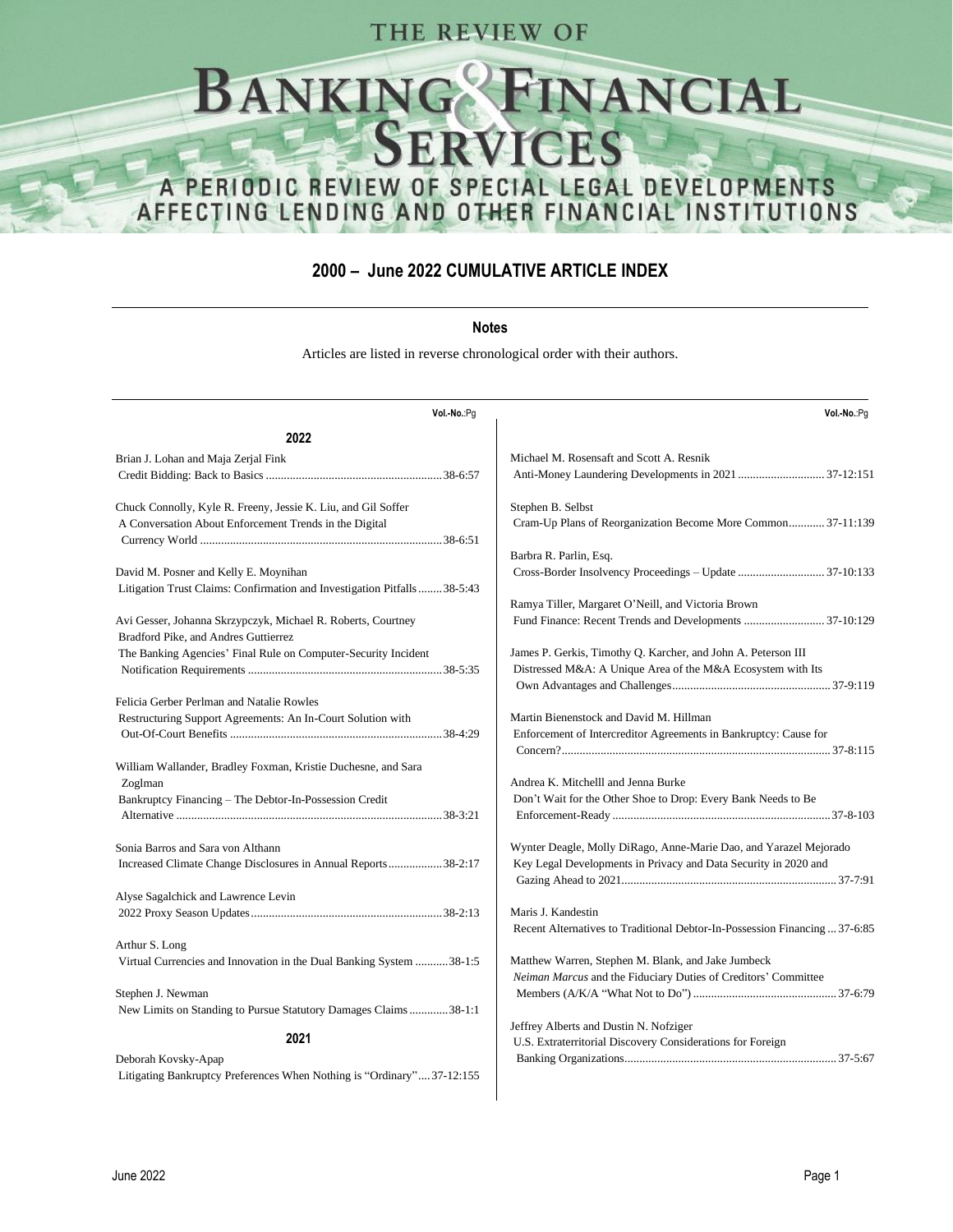| Vol.-No.:Pg.                                                                                                              | Vol .- No.: Pg.                                                                              |
|---------------------------------------------------------------------------------------------------------------------------|----------------------------------------------------------------------------------------------|
| Eric E. Walker and Kathleen Allare                                                                                        | Deborah Kovsky-Apap and Hugh McDonald                                                        |
| Managing Lease Obligations with Bankruptcy in the Ongoing                                                                 | Bankruptcy Asset Sales: Benefits and Challenges in the Age of                                |
|                                                                                                                           |                                                                                              |
| Joshua C. Prever and Brian J. Goodrich                                                                                    | Roger Schwartz, Sarah Primrose, and Matthew Higgins                                          |
| Remote Online Notarization in Mortgage Loan Closings37-4:51                                                               | Bankruptcy Appeals: Crafting Winning Arguments 36-5:61                                       |
| George A. Stamboulidis, Patrick T. Campbell, and Christina O. Gotsis                                                      | <b>Holly Spencer Bunting</b>                                                                 |
| New Rules and Enforcement Risks for the Paycheck Protection                                                               | The Rules of the RESPA Road: Compliant Strategic Alliances  36-5:53                          |
|                                                                                                                           |                                                                                              |
|                                                                                                                           | Kim Strosnider and Josh Williams                                                             |
| Mario Mancuso, Sanjay Mullick, and Jeremy Iloulian                                                                        | Navigating U.S. Restrictions on Trade with Russia 36-4:41                                    |
| Cyber Threats from North Korea and China: Risks and                                                                       |                                                                                              |
|                                                                                                                           | Stephen T. Middlebrook and Tom Kierner                                                       |
| Anthony Alexis, Matthew L. Levine, and W. Kyle Tayman                                                                     |                                                                                              |
| A View from Inside: A Guide to NYDFS Investigations, Part II 37-2:19                                                      | Douglas Landy and James Kong                                                                 |
|                                                                                                                           | Behind Closed Doors: The Use of 4(M) Agreements to Effect                                    |
| Amy Pritchard Williams, Callan G. Stein, and Lauren H. Geiser                                                             |                                                                                              |
| PPP Agent Fee and Applicant Litigation: An Update37-1:13                                                                  |                                                                                              |
|                                                                                                                           | Wendy Wysong, Ali Burney, Hena Schommer, Nick Turner, and                                    |
| Anthony Alexis, Matthew L. Levine, and W. Kyle Tayman                                                                     | Anthony Pan                                                                                  |
| A View from Inside: A Guide to CFPB Investigations, Part I 37-1:1                                                         | The BIS Entity List: The U.S. Government's "New" Foreign                                     |
| 2020                                                                                                                      |                                                                                              |
|                                                                                                                           | Michael J. Bresnick and Andrew E. Bigart                                                     |
| George A. Stamboulidis, Patrick T. Campbell, and Lauren Lyster<br>Regulatory Risks for Borrowers under the Cares Act Loan |                                                                                              |
|                                                                                                                           |                                                                                              |
|                                                                                                                           | Lincoln Finkenberg                                                                           |
| Stephen J. Newman                                                                                                         |                                                                                              |
| Credit Reporting under the Cares Act and Beyond36-11:139                                                                  |                                                                                              |
|                                                                                                                           | Ashley M. Simonsen                                                                           |
| Dwight Smith                                                                                                              | Preemption of State Interest Rate Limitations: Current Challenges                            |
| Housing Finance: Regulatory Impact of the COVID-19 Pandemic 36-11:131                                                     |                                                                                              |
| Michael J. McConnell and Marjorie P. Duffy                                                                                | 2019                                                                                         |
| Credible Basis" to Investigate Mismanagement: Developments                                                                | Justin A. Kesselman                                                                          |
|                                                                                                                           | Untangling Compliance Issues in Credit Reporting, Debt Collection,                           |
|                                                                                                                           |                                                                                              |
| <b>Stacey Valerio</b>                                                                                                     |                                                                                              |
| Temporary Authority to Operate: Practical Licensing Issues in a                                                           | Eric Goldberg and Kaja Elmer                                                                 |
|                                                                                                                           | The Risks of Mortgage Lending in the Era of Social Media 35-11:139                           |
| Beth Moskow-Schnoll and Shawn F. Summers                                                                                  | Matthew Warren and Sarah Primrose                                                            |
| Buzzkill: The AML Implications of Banking Marijuana-Related                                                               | The Ultra Effect: Litigating Make-Whole Premiums and Post-                                   |
|                                                                                                                           |                                                                                              |
|                                                                                                                           |                                                                                              |
| Ira Kustin                                                                                                                | J. H. Jennifer Lee, Julia Johnson, and Jodi Tai                                              |
| Key Issues for Managers of Private Investment Funds During the                                                            | Federal Consumer Protection Methods: CFPB's Investigational                                  |
|                                                                                                                           |                                                                                              |
|                                                                                                                           |                                                                                              |
| Eric Goldberg and Thomas Kearney<br>Overview of the CFPB's Efforts to Foster Innovation and Provide                       | Ryan Fayhee and Samuel Salyer<br>Heightened AML Risks for Entities Doing Business with Shell |
|                                                                                                                           |                                                                                              |
|                                                                                                                           |                                                                                              |
| Quyen T. Truong and Julia Strickland                                                                                      | Anthony Alexis and Levi Swank                                                                |
| COVID-19 Consumer Finance Litigation and Enforcement Threats  36-8:87                                                     |                                                                                              |
|                                                                                                                           |                                                                                              |
| James J. Mazza, Jr. and Zahed A. Haseeb                                                                                   | Brigida Benitez                                                                              |
|                                                                                                                           | What to Do If Your Third Party is Embroiled in a Corruption                                  |
|                                                                                                                           |                                                                                              |
| Hon. Kevin J. Carey<br>Bankruptcy Code Section 363 Sales: When is it Too Early to Sell?36-6:73                            |                                                                                              |
|                                                                                                                           |                                                                                              |
|                                                                                                                           |                                                                                              |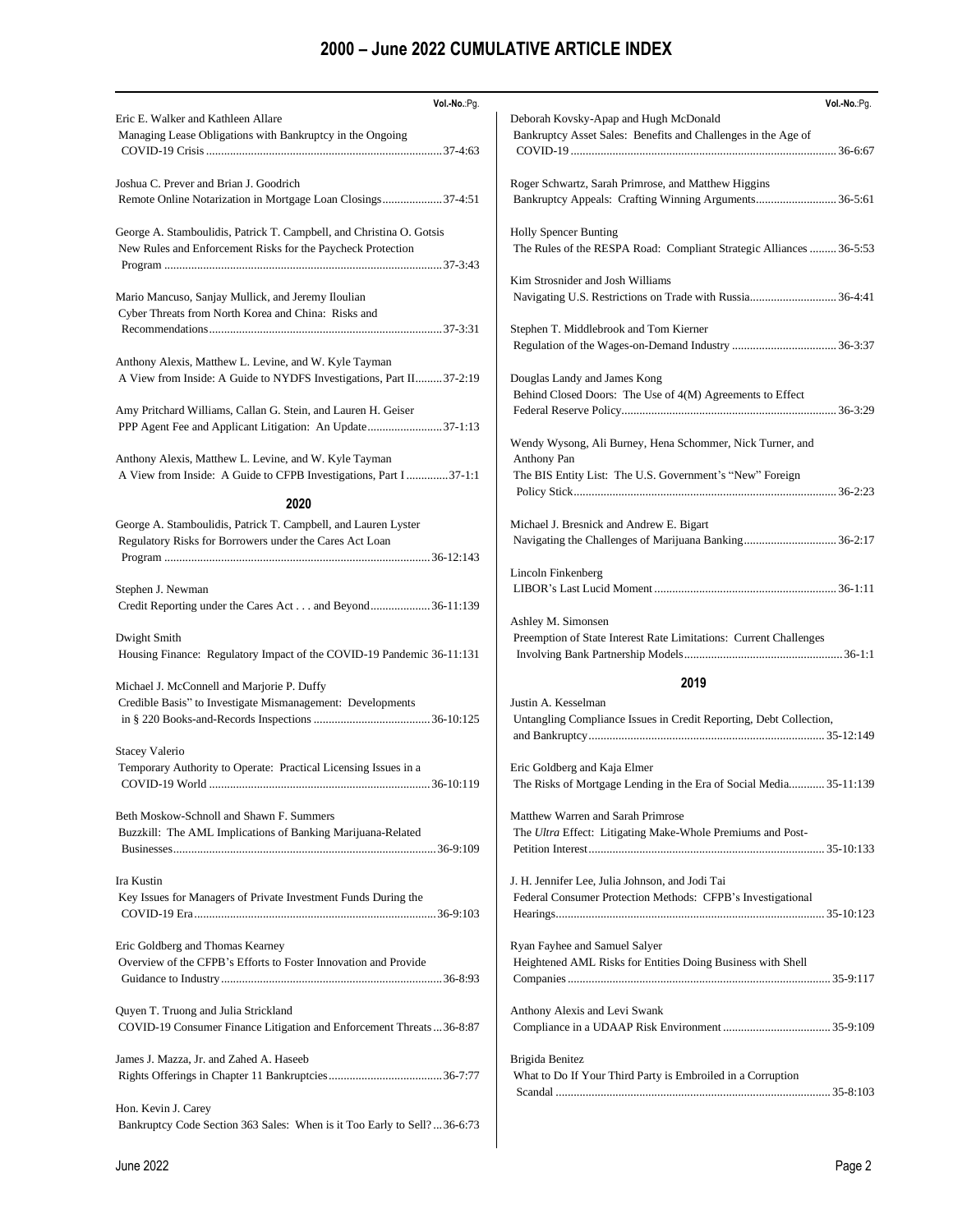| Vol .- No .: Pg.<br>Linda L. Fuerst                                                                     | Vol .- No.: Pg.<br>Sandeep Qusba, Kathrine McLendon, and Randi Lynn Veenstra                                        |
|---------------------------------------------------------------------------------------------------------|---------------------------------------------------------------------------------------------------------------------|
| Conducting a Compliant International Cross-Border Business:                                             |                                                                                                                     |
|                                                                                                         |                                                                                                                     |
|                                                                                                         | Phillip L. Schulman and Emily J. Booth-Dornfeld                                                                     |
| M. Douglas Flahaut                                                                                      | Affiliated Business Arrangements Are on the Rise - with Them                                                        |
| Bankruptcy Remote Entities, Substantive Consolidation, and the                                          |                                                                                                                     |
|                                                                                                         | Sherry-Maria Safchuk and Frida Alim                                                                                 |
| Eli Rosenberg                                                                                           | The Home Mortgage Disclosure Act: Common Compliance                                                                 |
|                                                                                                         |                                                                                                                     |
| Jon David D. Langlois and Elizabeth R. Bailey                                                           | Stephen T. Middlebrook                                                                                              |
| Debt Collection, Convenience Fees, and the FDCPA35-6:79                                                 | Banks and Their FinTech Partners: Who Will Regulators Hold                                                          |
|                                                                                                         |                                                                                                                     |
| Brandon M. Hammer and Reshama J. Patel                                                                  |                                                                                                                     |
| The Potential Implication of the Supreme Court's Holding in                                             | Evan C. Hollander and Emmanuel B. Fua<br>Ocean Rig: Charting a Course through Chapter 15 Provisional                |
|                                                                                                         |                                                                                                                     |
| Lynn P. Harrison III and Peter J. Buenger                                                               |                                                                                                                     |
| New Outer Limits for the Extraterritorial Reach of the U.S.                                             | Katherine R. Catanese and Carly S. Krupnick                                                                         |
|                                                                                                         | Globalization as an Advantage in Resolving Cross-Border                                                             |
| Blake Estes and Willa Cohen Bruckner                                                                    |                                                                                                                     |
| The Impact of Technological Innovations on Derivatives                                                  | Gerald S. Sachs and Joseph L. Robbins                                                                               |
|                                                                                                         | Developments at the Bureau of Consumer Financial Protection                                                         |
|                                                                                                         |                                                                                                                     |
| David M. Hillman and G. Scott Leonard                                                                   |                                                                                                                     |
|                                                                                                         | V. Gerard Comizio and Nathan S. Brownback                                                                           |
| Helen V. Cantwell, Meryl Holt Silverman, and Elizabeth Costello                                         |                                                                                                                     |
| Anti-Money Laundering Enforcement at the U.S. DOJ:                                                      | Patrick L. Hughes, Martha B. Wyrick, and Kelsey L. Zottnick                                                         |
|                                                                                                         | Ensuring Asset Purchases Cleansed through Bankruptcy Stay                                                           |
|                                                                                                         |                                                                                                                     |
| Mario Mancuso, Sanjay Mullick, and Jeremy Iloulian                                                      |                                                                                                                     |
| North Korea: Shipping and Supply Chain Risks and Risk                                                   | Philip T. Hinkle, Robert H. Ledig, and Shayna Gilmore<br>Buy-Side Beware: New Limits on Insolvency-Related Remedies |
|                                                                                                         |                                                                                                                     |
| Arjun Rao and Julieta Stepanyan                                                                         |                                                                                                                     |
| The Impact of ACA International on TCPA Litigation 35-3:31                                              | Robin Nunn, Jonathan Engel, Chris Chamness, and Adam Maarec                                                         |
| Brian S. McGrath                                                                                        | Card Act Report: The CFPB Departs from Precedent  34-3:29                                                           |
| The Rise of Statute of Limitations Challenges in New York Mortgage                                      | Lorraine D. Mandel                                                                                                  |
|                                                                                                         | Catastrophe Bonds: The Convergence of Capital Markets and                                                           |
|                                                                                                         |                                                                                                                     |
| R. Andrew Arculin and Peter S. Frechette<br>LO Comp Compliance Strategies in a Tightening Market35-2:17 | Jennifer Ballard, Catherine Brennan, Conor French, and Eric Johnson                                                 |
|                                                                                                         | The U.S. Regulatory Environment for Online Small-Business                                                           |
| Lynn P. Harrison III and Peter J. Buenger                                                               |                                                                                                                     |
| Enforceability of Foreign Insolvency Judgments: In Re                                                   |                                                                                                                     |
|                                                                                                         | Van C. Durrer, II                                                                                                   |
| David N. Anthony and Timothy J. St. George                                                              | Recent Distressed Financings: Trends and Lessons Learned 34-2:9                                                     |
|                                                                                                         | Robert M. Jaworski                                                                                                  |
| 2018                                                                                                    | TRID: More Changes Adopted but No "Black Hole" Fix (Yet) 34-1:1                                                     |
|                                                                                                         | 2017                                                                                                                |
| Sarah E. Edwards                                                                                        |                                                                                                                     |
| Discharge Injunction Violations in Consumer Bankruptcies34-12:147                                       | Margo H. K. Tank and R. David Whitaker<br>Electronic Retail Installment Sales Contracts in California 33-12:131     |
| Leslie C. Thorne                                                                                        |                                                                                                                     |
| Cyber-Security Insurance Issues in Mortgage Lending 34-12:139                                           | Neal Marder, Andrew Jick, and Kelly Handschumacher                                                                  |
|                                                                                                         | Defeating Class Certification in Telephone Consumer Protection                                                      |
| Darren M. Welch and Anand S. Raman                                                                      |                                                                                                                     |
| Digital Marketing and Big Data – Managing Fair Lending Risk  34-11:133                                  |                                                                                                                     |
|                                                                                                         |                                                                                                                     |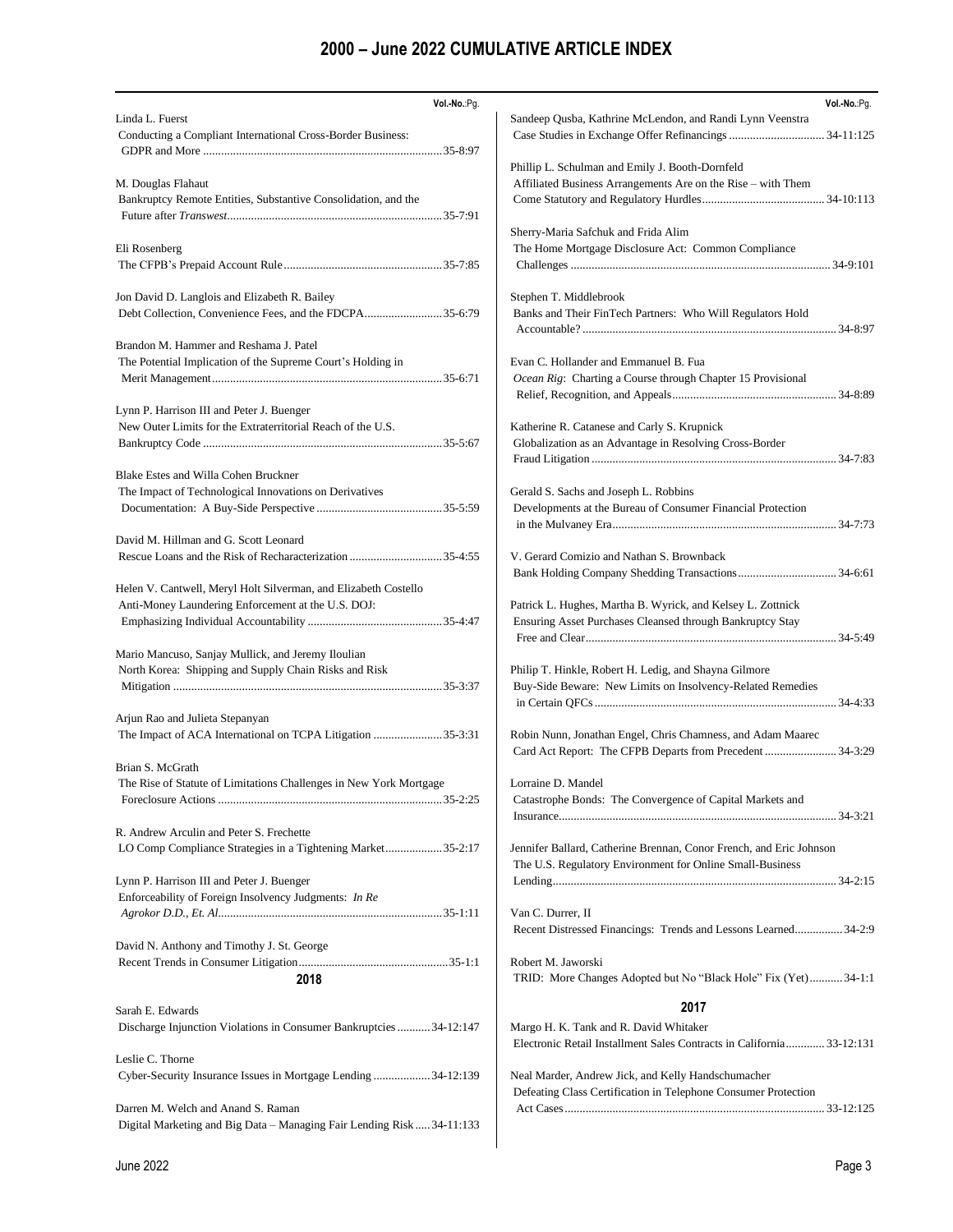| Vol.-No.:Pg.                                                                                          | Vol .- No.: Pg.                                                                                        |
|-------------------------------------------------------------------------------------------------------|--------------------------------------------------------------------------------------------------------|
| Robert Savoie                                                                                         | Thomas Feddo                                                                                           |
| Bank Partnership Programs and the Regulatory Response  33-11:117                                      | Sanctions-Related Challenges for Payments Systems  32-10:111                                           |
|                                                                                                       |                                                                                                        |
| Michael Flynn and Kimberly Monty Holzel<br>The New HDMA Rule's Expanded Ethnicity and Race            | Michael Nonaka and Lucille C. Andrzejewski                                                             |
|                                                                                                       |                                                                                                        |
|                                                                                                       | Stephen J. Newman and Brian C. Frontino                                                                |
| Ryan M. Holz, Irina Dashevsky, and Douglas R. Sargent                                                 | Recent Developments under the Servicemembers Civil Relief Act and                                      |
| Zero-Balance Reporting of Mortgage Debt Post-Bankruptcy 33-10:109                                     |                                                                                                        |
|                                                                                                       |                                                                                                        |
| Matthew Brooks, Jeffery Cavender, and Alison Grounds                                                  | Kimberly A. Posin and Adam E. Malatesta                                                                |
| The 2015 Revisions to the Federal Rules of Civil Procedure:                                           | Public Policy Limitations of Chapter 15 of the Bankruptcy Code32-7:79                                  |
|                                                                                                       |                                                                                                        |
|                                                                                                       | Geoffrey Davis                                                                                         |
| Daniel P. Stipano, Ellen M. Warwick, and Benjamin W. Hutten                                           | Securities Lending Indemnification at a Crossroads 32-6:75                                             |
| FinCEN's Customer Due Diligence and Beneficial Ownership Rule33-8:89                                  |                                                                                                        |
|                                                                                                       | Brian G. Barrett and Sean M. Diamond                                                                   |
| Leah M. Eisenberg, Katherine P. Catanese, and Sam Lawand                                              | The Enhanced Supplementary Leverage Ratio and Derivatives: Recent                                      |
|                                                                                                       |                                                                                                        |
|                                                                                                       |                                                                                                        |
| R. Timothy Bryan and Carl Winkworth<br>Intercreditor Agreements - U.S. and European Approaches33-7:73 | Joyce E. McCarty, Macey Levington, Beau Sterling, and Sarah Crandall                                   |
|                                                                                                       |                                                                                                        |
| Natan M. Hamerman                                                                                     | Dennis Klein, Tyler Grove, and Jeffrey Goldberg                                                        |
| Best Practices for Lenders to Avoid and Prevail in Lender Liability                                   | Seven Lessons Learned from D&O Litigation Arising from the                                             |
|                                                                                                       |                                                                                                        |
|                                                                                                       |                                                                                                        |
| Mark T. Dabertin and Richard P. Eckman                                                                | Robyn C. Quattrone, Stephen M. LeBlanc, and Dustin A. Linden                                           |
|                                                                                                       | Regulatory and Litigation Trends Regarding Lender-Placed                                               |
|                                                                                                       |                                                                                                        |
| Alex C. Lakatos                                                                                       |                                                                                                        |
| Bank Response to Discovery Requests for Privileged Materials 33-5:45                                  | Darren M. Welch, Neepa K. Mehta, Anand S. Raman, and                                                   |
|                                                                                                       | Joseph L. Barloon                                                                                      |
| Philip Bentley                                                                                        | Managing Third-Party Compliance Risk in Consumer Financial                                             |
| Expert Witnesses in Bankruptcy Court: Some Legal and Practice                                         |                                                                                                        |
|                                                                                                       |                                                                                                        |
| Mark S. Indelicato and Alison M. Ladd                                                                 | Jeremy Cole, Yael Aufgang, and Ben Friedman<br>Who Decides Whether an Arbitration Clause Permits Class |
|                                                                                                       |                                                                                                        |
|                                                                                                       |                                                                                                        |
| Sabin Willett and Melissa Boey                                                                        | Kirk Ogrosky and Nora Schneider                                                                        |
|                                                                                                       | Medicare Fraud and the Laundering of Proceeds: Detecting the                                           |
|                                                                                                       |                                                                                                        |
| Nancy L. Perkins and Anthony Raglani                                                                  |                                                                                                        |
| New Rule Limits Statutory Exemption for Autodialed Calls to                                           | Holly Spencer Bunting and Charles Weinstein                                                            |
|                                                                                                       | The CFPB's TILA-RESPA Integrated Disclosures Rule 32-1:1                                               |
|                                                                                                       |                                                                                                        |
| Mark Joachim and Sam Lawand                                                                           | 2015                                                                                                   |
| Security Interests in Proceeds of Collateral: Impact of Bankruptcy33-2:13                             | Stephen B. Selbst                                                                                      |
|                                                                                                       |                                                                                                        |
| Jonathan Edwards, Michael Friedman, Garrett Nail, and David Neal Stern                                |                                                                                                        |
| Involuntary Bankruptcies: The Basics and Recent Developments33-1:1                                    | Douglas W. Baruch, Jennifer M. Wollenberg, and Matthew E. Joseph                                       |
| 2016                                                                                                  |                                                                                                        |
| William P. Weintraub                                                                                  | David F. Freeman, Jr.                                                                                  |
| Permissibility of Third-Party Releases in Non-Asbestos Cases 32-12:137                                |                                                                                                        |
|                                                                                                       |                                                                                                        |
| Andrew Owens and Adam Maarec                                                                          | Julian E. Hammar and Oliver I Ireland                                                                  |
|                                                                                                       | Impact of the Volcker Rule on Derivatives Markets  31-11:115                                           |
|                                                                                                       |                                                                                                        |
| Sharon L. Levine and Ryan B. White                                                                    | Aaron G. McCollough                                                                                    |
| When the Interests of Creditors' Committee Members Diverge32-10:119                                   | Recent Developments Regarding the "Good Faith Tranferee" Defense                                       |
|                                                                                                       |                                                                                                        |
|                                                                                                       |                                                                                                        |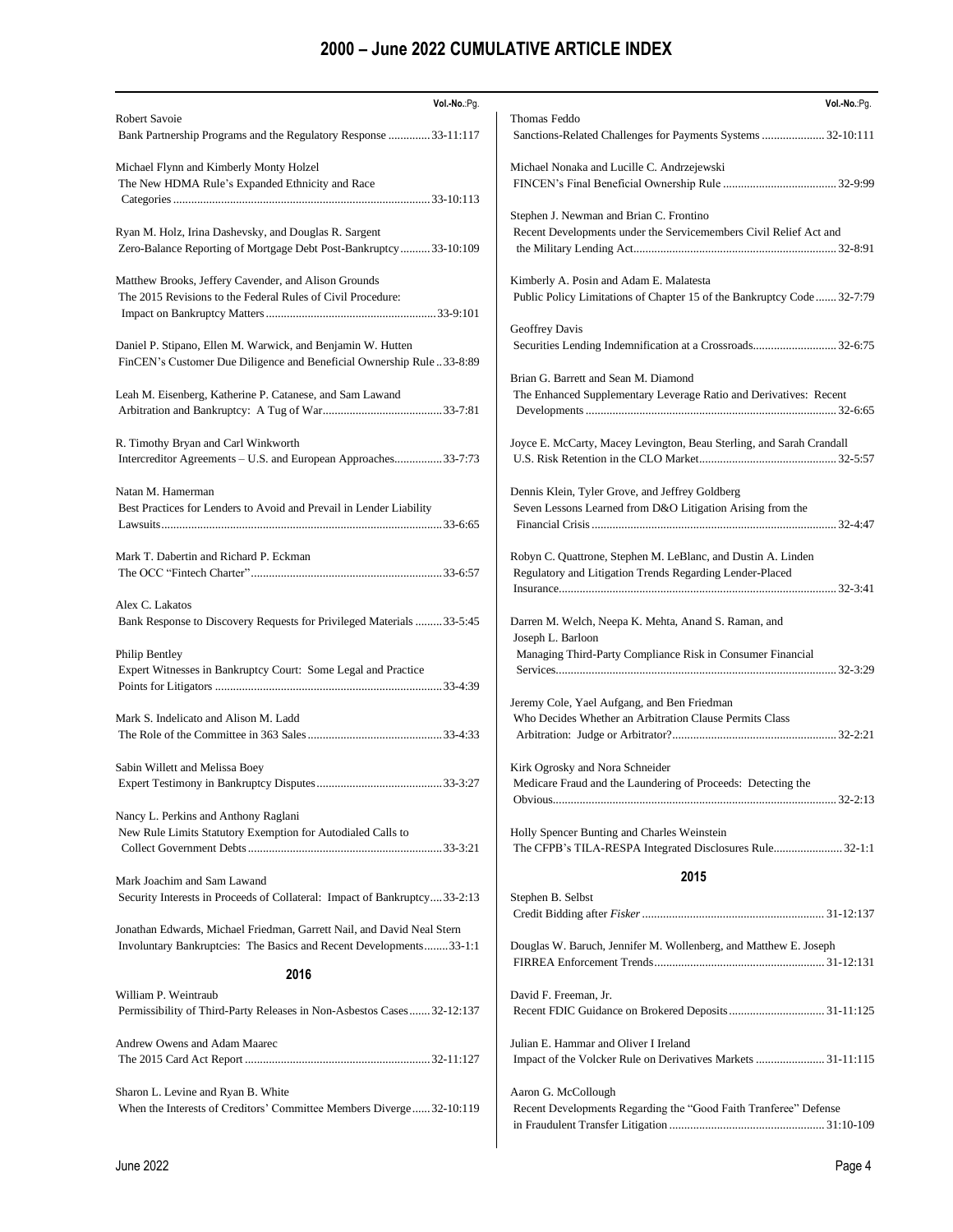| Vol .- No .: Pg.                                                                                                                    | Vol .- No.: Pg.                                                                                          |
|-------------------------------------------------------------------------------------------------------------------------------------|----------------------------------------------------------------------------------------------------------|
| Valerie L. Hletko, Caroline M. Stapleton, and John A Kimble                                                                         | Frank G. Burt, W. Glenn Merten, Richard D. Euliss, and Abigail J.                                        |
| Inclusive Communities and Disparate Impact under the Fair                                                                           | Kortz                                                                                                    |
|                                                                                                                                     | Class Litigation of Lender-Placed Hazard Insurance  30-9:117                                             |
| Joseph E. Silvia                                                                                                                    | Henry M. Fields and Barbara R. Mendelson                                                                 |
| The Basics of the Ability to Repay and Qualified Mortgage Rules 31-9-93                                                             | The Volcker Rule's Impact on Foreign Banking Organizations  30-8:97                                      |
| David S. Krischer and Heath B. Tarbert                                                                                              | Burt Braverman and Micah J. Ratner<br>FACTA Class Actions - Beware the Truncation Requirement of the     |
| Scott D. Samlin and Nanci L. Weissgold<br>The CFPB's Proposed Amendments to its Mortgage Servicing                                  | Chris DiAngelo                                                                                           |
| Julius L. Loeser<br>The CFPB: Recent Developments in Automobile Finance, Student                                                    | Aaron R. Marcu<br>Government Scrutiny of AML Compliance Efforts  30-6:67                                 |
| Damain S. Schaible and Kevin J. Coco                                                                                                | David M. Hillman                                                                                         |
| The ABI Commission Report Recommendations for the Reform                                                                            |                                                                                                          |
|                                                                                                                                     | Ian Ratner, Jonathan T. Edwards, Jeremy L. Wallison, and John C.<br>Weitnauer                            |
| James M. Cain and Meltem F. Kodaman                                                                                                 | Valuing Contingent or Disputed Assets and Liabilities in Solvency                                        |
| Preparing for the Squall: The Coming Margin Requirements for                                                                        |                                                                                                          |
|                                                                                                                                     | Melvin Schwechter                                                                                        |
| Robert A. Jaffe and Nicole P. Moriarty<br>Surviving Your Next Securitization: Identifying and Minimizing                            | U.S. Economic Sanctions: Due Diligence for Financial Institutions 30-4:43                                |
| Warren W. Traiger and Purvi Sanjay Patel                                                                                            | Stuart D. Levi and Joshua Gruenspecht<br>The State of Cybersecurity Regulation in the Financial Services |
| The CFPB's Proposed HMDA Rule: "Getting it Right" in Light of                                                                       | Christopher Harris and William Furnish                                                                   |
|                                                                                                                                     | Legal Privilege and Related Issues in Insolvency and Restructuring                                       |
| Brian L. Whisler and John P. Cunningham                                                                                             |                                                                                                          |
| Risk Assessment in India: Challenges and Best Practices 31-2:19                                                                     | Bradley Berman, Lloyd S. Harmetz, and Anna T. Pinedo                                                     |
| Kimberly A. Posin                                                                                                                   | Exempt Structured Products Programs in the U.S.: Issues for                                              |
|                                                                                                                                     |                                                                                                          |
| John ReVeal                                                                                                                         | Nanci L. Weissgold<br>The CFPB Signals Revolutionary Changes to the Collection                           |
| Judith Elkin                                                                                                                        | Timothy R. McTaggart, Lawrence Byrne, Martin S. Bloor, and                                               |
|                                                                                                                                     | Linda Regis-Hallinan                                                                                     |
| 2014<br>Michael E. Comerford and David G. L. Schiff<br>Creditor Fraudulent Transfer Litigation in Post-LBO Bankruptcies 30-12:167   | The New Enforcement Landscape for Financial Institutions 30-1:1<br>2013                                  |
| Michael G. Morgan, Jessica M. Sawyer, and Eli A. Alcaraz<br>Fundamental Principles – Exploring Trends in Data Privacy Law 30-12:157 | Ronald I. Meltzer and David M. Horn<br>Joseph L. Barloon and Darren Welch                                |
| Richard B. Horn                                                                                                                     | Broad Reach of the "Credit" Laws and Potential Compliance                                                |
|                                                                                                                                     |                                                                                                          |
| Benjamin Diehl                                                                                                                      | David T. McIndoe, Meltem F.Kodaman, and Meghan R. Gruebner                                               |
|                                                                                                                                     | A Practical Approach to Global Derivatives Reform  29-11:129                                             |
| L. P. Harrison III<br>Recent Legal Developments in the Distressed Debt Market30-10:133                                              | Andrew Sandler, Andrea Mitchell, and Susanna Khalil<br>A Practical Guide to CFPB Compliance Examination  |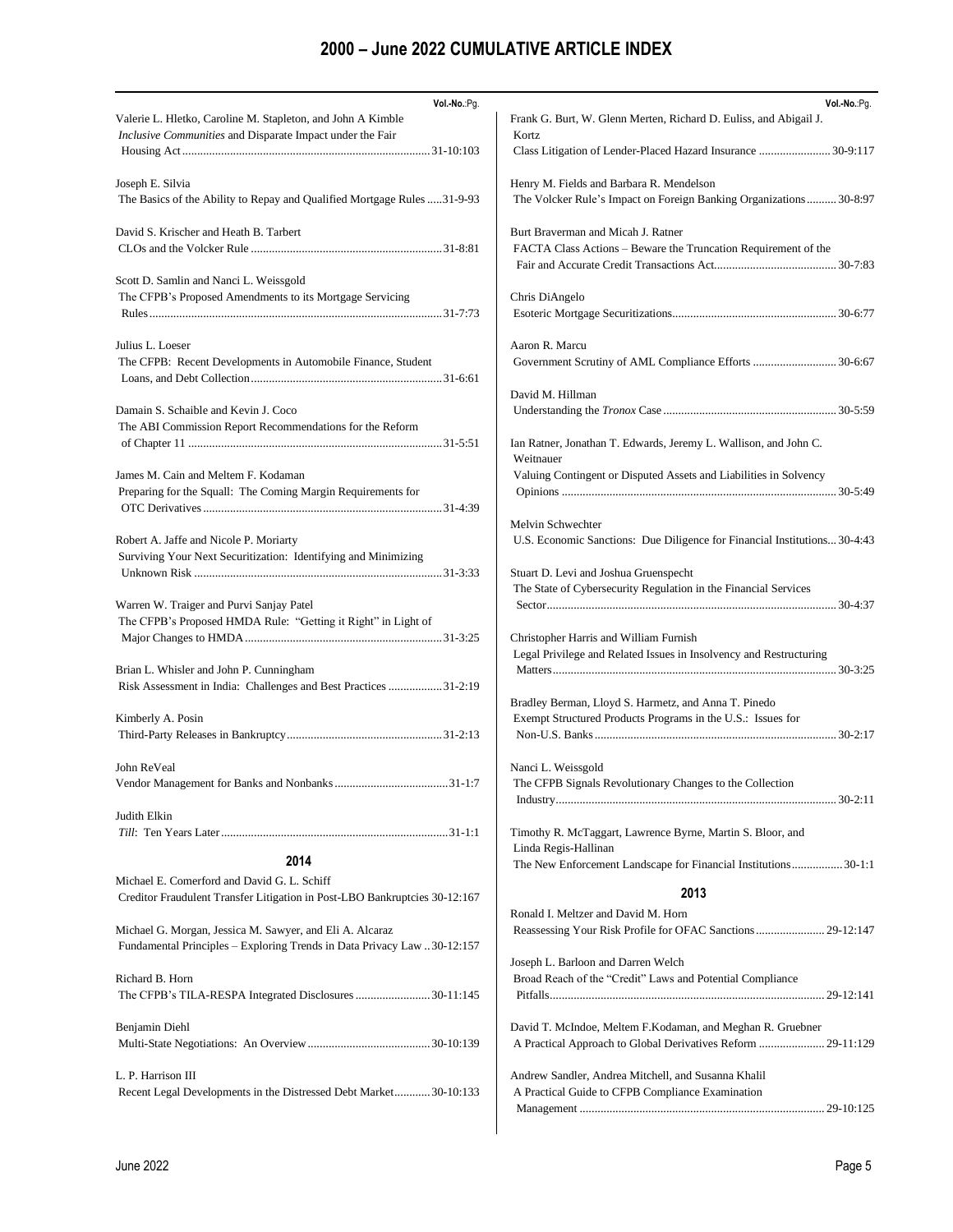| Vol .- No .: Pg.                                                                                                              | Vol.-No.:Pg.                                                             |
|-------------------------------------------------------------------------------------------------------------------------------|--------------------------------------------------------------------------|
| Claudia R. Tobler                                                                                                             | Robert J. Pile, Brian M. Murphy, and Roxanne M. Cahn                     |
| The COMI Concept in Multinational Corporate Group                                                                             | Data Security Developments in the Payment Card Industry 28-9:113         |
|                                                                                                                               |                                                                          |
|                                                                                                                               | Anthony J. Laura and John J. Zefutie, Jr.                                |
| Stephen J. Newman, Claude G. Szyfer, and Daniel N. Bertaccini<br>CAFA Jurisdiction over State Attorney General Parens Patriae |                                                                          |
|                                                                                                                               | Lewis Kruger, Andrew P. DeNatale, Mark A. Speiser, and Arlene G. Krieger |
|                                                                                                                               |                                                                          |
| Francis J. Lawall and Erik L. Coccia                                                                                          |                                                                          |
|                                                                                                                               | Christopher J. Willis and Sarah T. Reise                                 |
|                                                                                                                               | Documentation Issues in Non-Mortgage Debt Collection  28-7:89            |
| Trevor W. Swett III and Jeffrey A. Liesemer                                                                                   |                                                                          |
|                                                                                                                               | Anand S. Raman, Joseph L. Barloon, and Darren M. Welch                   |
|                                                                                                                               |                                                                          |
| Thomas Brown and Kristin Hall                                                                                                 |                                                                          |
| Reactions to the Durbin Amendment: Emerging Payment Systems                                                                   | Edward J. Fine and David D. Sylofski                                     |
|                                                                                                                               |                                                                          |
|                                                                                                                               |                                                                          |
| Douglas J. McClintock, Clifford S. Stanford, and Sara C. Lenet                                                                | Christina A. LaVera and Stephen Krebs                                    |
| Legal and Regulatory Developments Affecting Community Bank                                                                    | The New Regulatory Framework for Remittance Transfers under the          |
|                                                                                                                               |                                                                          |
| Eric M. Hurwitz and Thomas M. Brodowski                                                                                       | Christopher Chorba and Lauren A. Eber                                    |
| An Overview of the CFPB's Ability-to-Repay and Mortgage                                                                       |                                                                          |
|                                                                                                                               |                                                                          |
|                                                                                                                               | Thomas J. Cunningham                                                     |
| Peter M. Gilhuly and Kimberly A. Posin                                                                                        |                                                                          |
|                                                                                                                               |                                                                          |
|                                                                                                                               | Kevin L. Shepherd                                                        |
| Douglas H. Meal and Seth C. Harrington                                                                                        | The Gatekeeper Initiative and the Risk-Based Approach to Client          |
| Defending against Card Brand Claims Arising from a Data                                                                       |                                                                          |
|                                                                                                                               |                                                                          |
|                                                                                                                               | Cari N. Stinebower                                                       |
| Joseph P. Esposito                                                                                                            |                                                                          |
|                                                                                                                               |                                                                          |
|                                                                                                                               | Darren M. Welch                                                          |
| <b>Austin Brown and Brandon Roberts</b>                                                                                       | UDAP Developments in the Consumer Financial Services                     |
|                                                                                                                               |                                                                          |
| Todd. W. Beauchamp and Kevin P. Erwin                                                                                         | David N. Anthony and Jarrod F. Loadholt                                  |
| Recent Regulatory Developments Applicable to Prepaid Cards29-2:9                                                              | The CFPB's Role in Shaping the Residential Mortgage Market  28-2:11      |
|                                                                                                                               |                                                                          |
|                                                                                                                               | Jessica Sklute and Diana Whitaker                                        |
|                                                                                                                               | Regulation of Non-Depository Covered Persons under the Dodd-             |
|                                                                                                                               |                                                                          |
| 2012                                                                                                                          |                                                                          |
|                                                                                                                               | 2011                                                                     |
| Supreme Court Validates Credit Bidding for Secured Lenders  28-12:159                                                         | Edward F. Greene                                                         |
|                                                                                                                               | International Regulation of Global Systemically Important                |
| Thomas A. Hauser                                                                                                              |                                                                          |
| Recent Developments in CMBS Loan Documentation 28-12:151                                                                      |                                                                          |
|                                                                                                                               | Mary C. Gill, Robert R. Long, and Todd F. Chatham                        |
| Kevin Petrasic and Cathy Beyda                                                                                                | Defending Bank Officers and Directors in FDIC Litigation 27-11:137       |
| Payroll Cards: Navigating the Changing Regulatory Landscape  28-11:139                                                        | Robert G. Ballen, Thomas A. Fox, and Lauren J. Bianchini                 |
| Richard P. Eckman and Jane C. Luxton                                                                                          | The Rise of State Regulation of Financial Services 27-11:131             |
| The CFPB's Enhanced Small Business Regulatory                                                                                 |                                                                          |
|                                                                                                                               | Douglas N. Greenburg and John Roth                                       |
|                                                                                                                               | Bank Programs to Interdict Corruption-Related Money                      |
| Jonice Gray Tucker, Lori J. Sommerfield, and C. Adam Nunziato                                                                 |                                                                          |
| <b>Consumer Complaint Management: Meeting Regulatory</b>                                                                      |                                                                          |
|                                                                                                                               | Kennth Muller and Seth Chertok                                           |
|                                                                                                                               | Incentive-Based Compensation: The Joint Agencies' Proposed               |
|                                                                                                                               |                                                                          |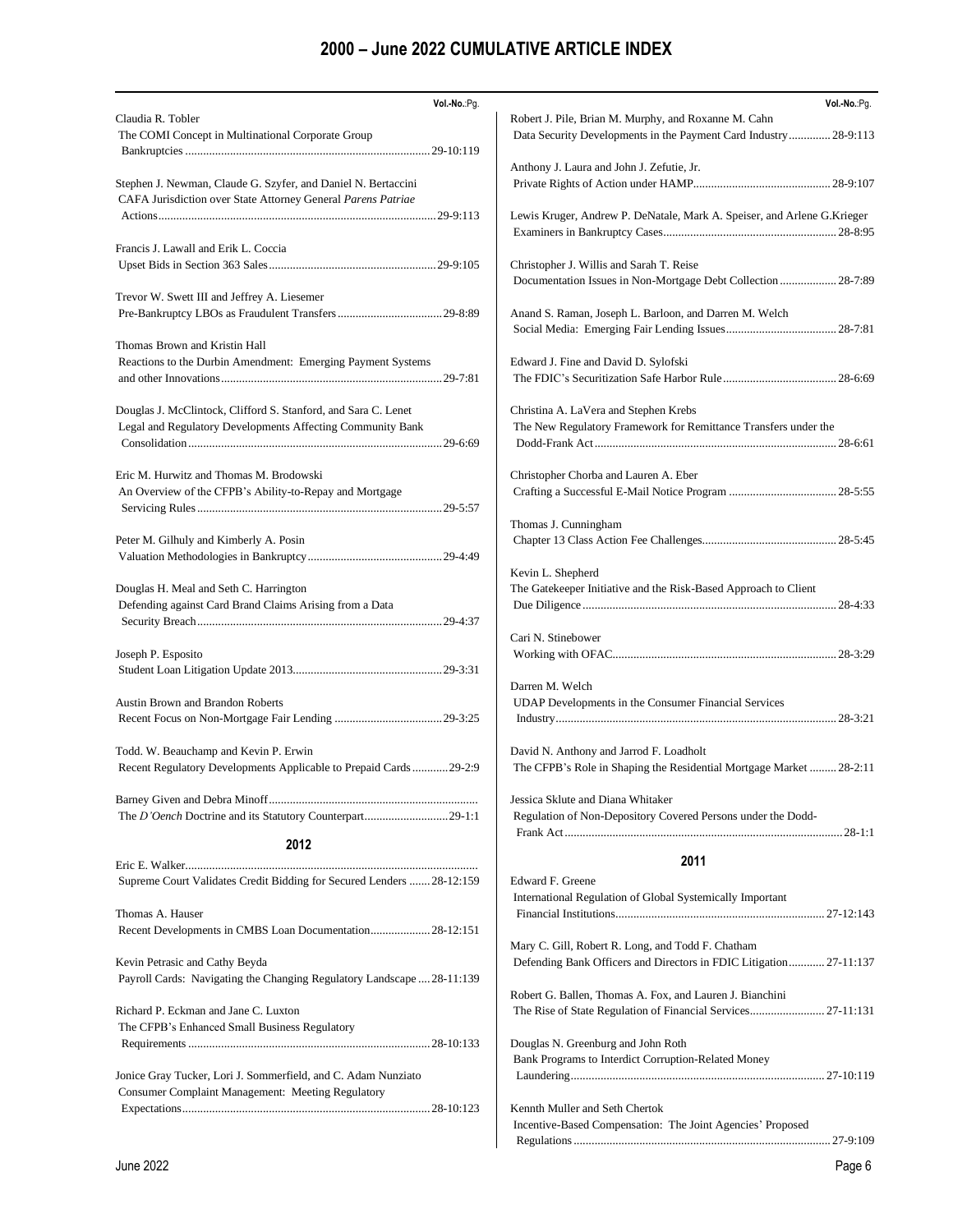| Vol .- No .: Pg.                                                                                                             | Vol.-No.:Pg.                                                                                                          |
|------------------------------------------------------------------------------------------------------------------------------|-----------------------------------------------------------------------------------------------------------------------|
| Judith A. Lee and James F. Doody                                                                                             | Amy R. Wolf, Scott K. Charles, and Alexander B. Lees                                                                  |
| Office of Foreign Assets Control: The Little Agency with a                                                                   | Recent Developments in Bankruptcy Code Section 363 Sales  26-8:77                                                     |
|                                                                                                                              |                                                                                                                       |
|                                                                                                                              | Mary C. Gill, Mark C. Kanaly, Michael J. Hartley, and Robert C. Long                                                  |
| Howard Altarescu et al.                                                                                                      | Claims against Bank Officers and Directors Arising from the                                                           |
| Credit Risk Retention - Joint Regulatory Proposed Rules27-8:91                                                               |                                                                                                                       |
| Barry J. Mandel and David J. Aveni                                                                                           | Jonice Gray Tucker, Benjamin P. Saul, and Thomas A. Dowell                                                            |
|                                                                                                                              |                                                                                                                       |
|                                                                                                                              |                                                                                                                       |
| John F. Savarese                                                                                                             | Michael J. Pappone                                                                                                    |
| Handling a Corporate Crisis: The Ten Commandments of Crisis                                                                  | Post-Confirmation Proceedings when Chapter 11 Doesn't Work 26-5:51                                                    |
|                                                                                                                              | Bradley K. Sabel and Gregg L. Rozansky                                                                                |
| Steven C. Bennett                                                                                                            | The Bank Regulators' New Guidance on Management of IRR and                                                            |
|                                                                                                                              |                                                                                                                       |
|                                                                                                                              |                                                                                                                       |
| David L. Beam and Stephanie C. Robinson                                                                                      | Jonathan Pickhardt and Simona Gory                                                                                    |
|                                                                                                                              |                                                                                                                       |
|                                                                                                                              |                                                                                                                       |
| Heath Tarbert and Alex Radetsky<br>The Volcker Rule and the Future of Private Equity27-5:43                                  | David E. Teitelbaum, Karl F. Kaufmann, and Ryan H. Rogers<br>The Federal Reserve's Rule on Overdraft Fees for ATM and |
|                                                                                                                              |                                                                                                                       |
| James W. McGarry, Mark Tyler Knights, and Natalie B. Kaminsky                                                                |                                                                                                                       |
|                                                                                                                              | Joseph L. Barloon, Anand S. Raman, Darren M. Welch, and                                                               |
|                                                                                                                              | Kara B. Roseen                                                                                                        |
| Daniel G. Murray and Ryan R. Tooley                                                                                          |                                                                                                                       |
| SAFE Act Developments: Federal Registration Requirements 27-3:29                                                             |                                                                                                                       |
|                                                                                                                              | H. Hunter Twiford, III and Stephen T. Masley<br>Bankruptcy Court Jurisdiction to Certify a Multi-District Debtor      |
| Mark K. Schonfeld, John H. Sturc, and Barry R. Goldsmith<br>The Expansion of SEC Enforcement under the Dodd-Frank Act27-3:21 |                                                                                                                       |
|                                                                                                                              |                                                                                                                       |
| Stuart M. Richter and Gregory Korman                                                                                         | 2009                                                                                                                  |
|                                                                                                                              | John B. Kennedy                                                                                                       |
|                                                                                                                              | Recent Developments in State Breach Notification and                                                                  |
| Joseph L. Barloon, Anand S. Raman, and Austin K. Brown                                                                       |                                                                                                                       |
| Developing and Maintaining an Effective Program to Combat                                                                    | Lothar Determann                                                                                                      |
|                                                                                                                              | International Transfers of Personal Data from Europe and                                                              |
| Eric M. Hurwitz                                                                                                              |                                                                                                                       |
| Litigation Risk for the Residential Mortgage Industry in the Wake                                                            |                                                                                                                       |
|                                                                                                                              | Frederick M. Joyce                                                                                                    |
| 2010                                                                                                                         |                                                                                                                       |
|                                                                                                                              |                                                                                                                       |
| Christopher J. Willis and John K. Larkins III                                                                                | Christopher Wolf<br>Recent Federal Initiatives on Financial Privacy and Data                                          |
|                                                                                                                              |                                                                                                                       |
| Ethan D. Millar                                                                                                              |                                                                                                                       |
| Navigating the Consumer Protection Laws Applicable to Open-Loop                                                              | Michael A. Caddell and Craig C. Marchiando                                                                            |
|                                                                                                                              | Issues Particular to Consumer Finance Class-Action Settlements  25-9:103                                              |
|                                                                                                                              |                                                                                                                       |
| Paul L. Lee, Gregory J. Lyons, and Christopher J. Ray                                                                        | Jed Mayk                                                                                                              |
| Regulation and Resolution of Systemically Significant Financial                                                              |                                                                                                                       |
|                                                                                                                              | Christopher J. Willis                                                                                                 |
| Kenneth K. Dort and Jonathan H. Chester                                                                                      | Fair Lending Class Actions: An Analysis of Class Certification                                                        |
| Business-to-Business Data Breaches: Prevention, Immediate                                                                    |                                                                                                                       |
|                                                                                                                              |                                                                                                                       |
|                                                                                                                              | Frank A. Hirsch                                                                                                       |
| Michael Goodman                                                                                                              |                                                                                                                       |
| Opt-Out, Opt-In, and Consent Requirements for Consumer                                                                       |                                                                                                                       |
|                                                                                                                              |                                                                                                                       |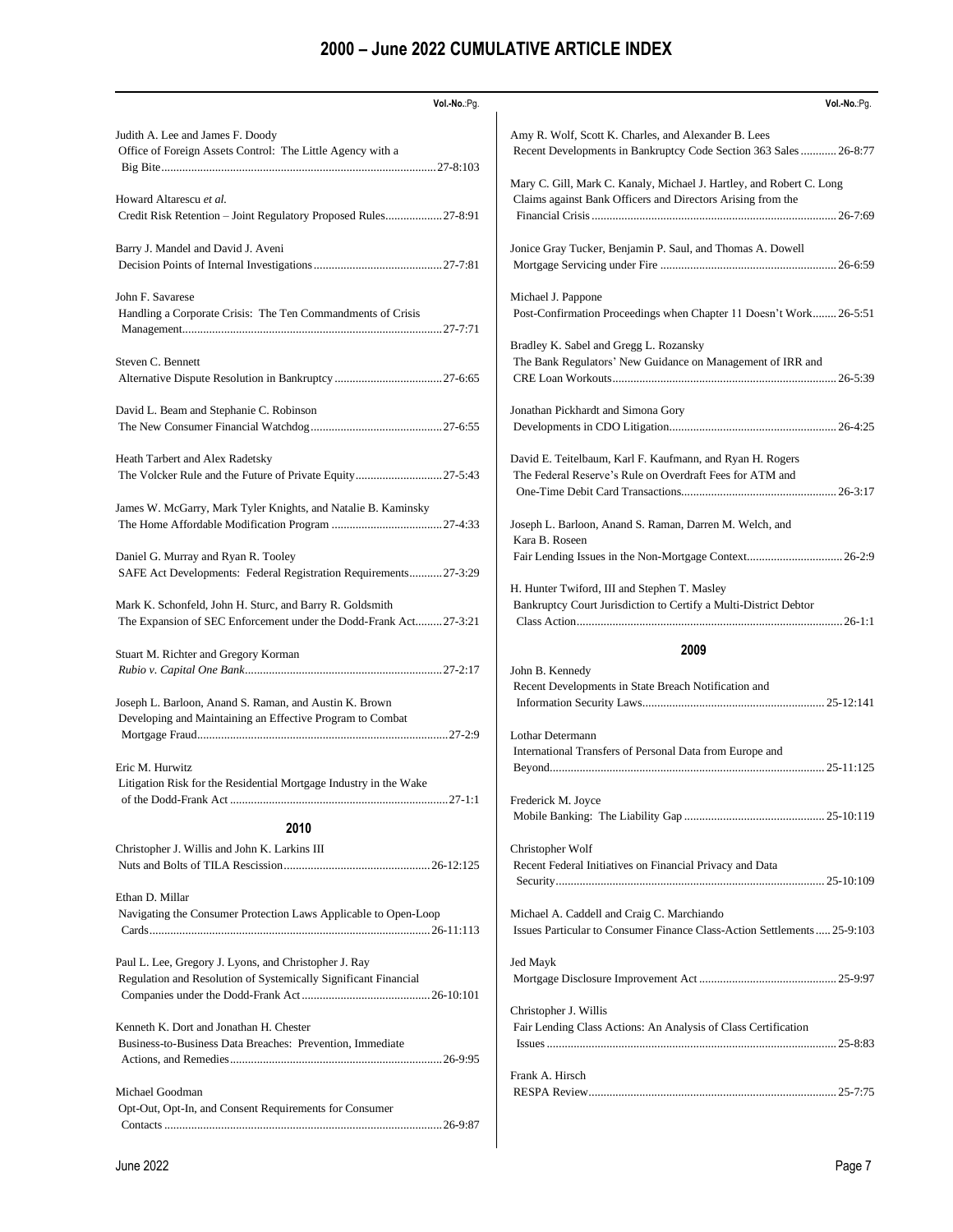| Vol.-No.:Pg.                                                                                                                       | Vol.-No.:Pg.                                                                                       |
|------------------------------------------------------------------------------------------------------------------------------------|----------------------------------------------------------------------------------------------------|
| Richard E. Gottlieb, Thomas M. Hanson, and Naomi A. Carry<br>Defending the Adequacy of Disclosures in Non-Traditional              | R. Bruce Allensworth, Gregory N. Blase, Brian M. Forbes, and<br>Irene C. Freidel                   |
|                                                                                                                                    | Developments in 'Firm Offer' Litigation under the Fair Credit                                      |
| Robert L. Cunningham and Yair Y. Galil                                                                                             |                                                                                                    |
|                                                                                                                                    | Davin J. Hall and Glenn E. Siegel<br>Confidentiality and Disclosure in Distressed Investing 24-1:1 |
| James A. Huizinga, John K. Van De Weert, Karl F. Kaufmann, and                                                                     |                                                                                                    |
| Blayne V. Scofield                                                                                                                 | 2007                                                                                               |
|                                                                                                                                    | Ed DeSear and Sandy Trimble                                                                        |
| John K. Lawrence                                                                                                                   | An Explosion in Russian Consumer Lending? Credit Card                                              |
| The Federal Reserve Board and the Global Financial Crisis25-3:25                                                                   |                                                                                                    |
|                                                                                                                                    | Benjamin B. Klubes, Andew L. Sandler, and Benjamin P. Saul                                         |
| Mark M. Elliott                                                                                                                    | Nontraditional Mortgage Products: The New Enforcement,                                             |
|                                                                                                                                    |                                                                                                    |
|                                                                                                                                    |                                                                                                    |
| Douglas W. Henkin and Tawfiq S. Rangwala                                                                                           | Stephen T. Masley and H. Hunter Twiford, III                                                       |
| Subprime Litigation against Issuers and Underwriters of Mortgage-                                                                  | Enforceability of Arbitration Clauses in Consumer Class                                            |
| Backed Securities – Where are the Actual Losses?25-1:1                                                                             |                                                                                                    |
| 2008                                                                                                                               | My Chi To                                                                                          |
| Cyrus Amir-Mokri                                                                                                                   | Second-Lien Financings in Bankruptcy: Expectations vs.                                             |
| Recent Trends in Motion Practice at the Pleading Stage in Payment                                                                  |                                                                                                    |
|                                                                                                                                    |                                                                                                    |
|                                                                                                                                    | Ralph E. Sharpe                                                                                    |
| Darryl J. May                                                                                                                      | Federal Preemption of State Consumer-Protection Laws                                               |
| Unbounded Statutory Damages in Consumer Class Actions  24-11:119                                                                   |                                                                                                    |
| Whitney Huston and Monique Olivier                                                                                                 | Douglas N. Greenburg, John Roth, and Katherine A. Sawyer                                           |
| Developments and Trends in California Unfair Practices                                                                             | Special Measures under Section 311 of the USA                                                      |
|                                                                                                                                    |                                                                                                    |
|                                                                                                                                    |                                                                                                    |
| Molly A. Meegan, Andrew L. Sandler, and Benjamin P. Saul                                                                           | John E. Court                                                                                      |
| Credit and Payment Cards in Focus: Regulatory, Enforcement,                                                                        |                                                                                                    |
|                                                                                                                                    |                                                                                                    |
|                                                                                                                                    | Greg Baldwin                                                                                       |
| Olayemi Y. Abayomi, Beth S. DeSimone, and Jeremy W. Hochberg<br>State Law Developments in the Regulation of Payroll Cards  24-8:93 |                                                                                                    |
|                                                                                                                                    | Jennifer Dozier and Loretta Salzano                                                                |
| Mary Fontaine, Rob Hugi, Babback Sabahi, and Jon Van Gorp                                                                          | Are Nontraditional Mortgages Too Exotic for Consumers?                                             |
| Synthetic Securitizations under Basel I and Basel II 24-7:79                                                                       |                                                                                                    |
|                                                                                                                                    |                                                                                                    |
| Anthony M. Balloon and Richard R. Willis                                                                                           | Willa Cohen Bruckner                                                                               |
| A More Perfect (European) Union: Toward a Single Euro                                                                              |                                                                                                    |
| Payments Area through the Payment Services Directive24-6:67                                                                        |                                                                                                    |
|                                                                                                                                    | Bradley K. Sabel                                                                                   |
| Sylvie A. Durham<br>Regulatory Issues Relating to Complex Structured Finance                                                       |                                                                                                    |
|                                                                                                                                    | John H. Bedard, Jr.                                                                                |
|                                                                                                                                    | FDCPA Minefield: Please Leave a Message after the Beep 23-1:7                                      |
| Heather B. Hoesterey, Tyree P. Jones, Jr. and David S. Reidy                                                                       |                                                                                                    |
| News from the Front: The Emerging HMDA-Related                                                                                     | William L. Stern                                                                                   |
|                                                                                                                                    | The Reliance Element in State Consumer-Fraud Class Actions.  23-1:1                                |
|                                                                                                                                    | 2006                                                                                               |
| John P. Holahan, Stephen F.J. Ornstein, and David A. Tallman                                                                       |                                                                                                    |
| The Future Shape and Regulation of the Subprime Mortgage                                                                           | Shari A. Alexander and Douglas F. Broder                                                           |
|                                                                                                                                    |                                                                                                    |
| Bradley K. Sabel                                                                                                                   | Heather Heath McIntyre, Chris Tillmanns, and Lawrence A. Young                                     |
| The Fed's Discount Window and the New Term Auction Facility24-3:27                                                                 | How Are Courts Interpreting the New Bankruptcy Code?  22-11:107                                    |
|                                                                                                                                    |                                                                                                    |
|                                                                                                                                    | Aimee L. Guidry and Gregg D. Stevens                                                               |
|                                                                                                                                    |                                                                                                    |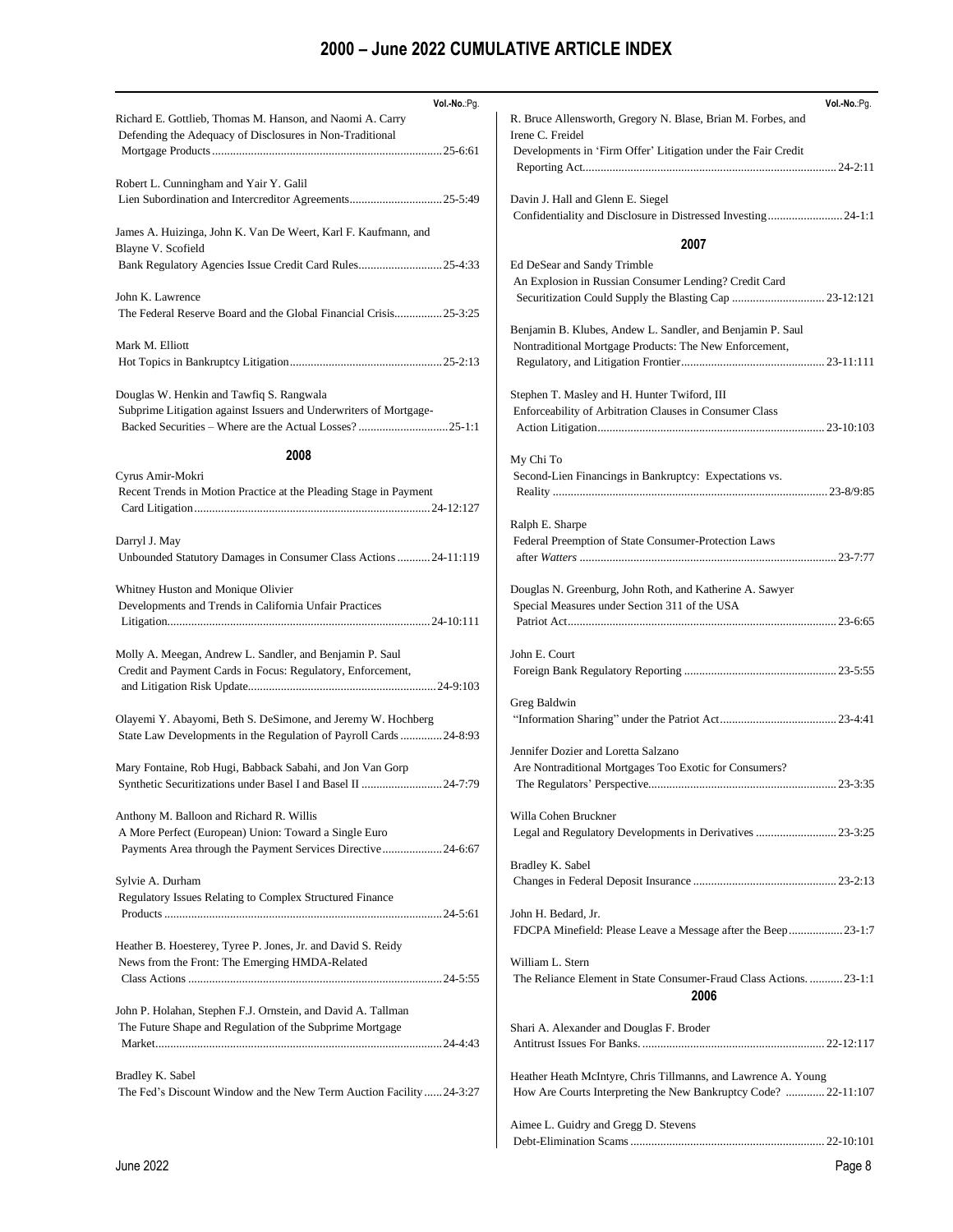| Vol.-No.:Pg.                                                                       | Vol.-No.:Pg.                                                                                     |
|------------------------------------------------------------------------------------|--------------------------------------------------------------------------------------------------|
|                                                                                    |                                                                                                  |
| Kenneth L. Bachman, Karen A. Kerr, Audra L. Savage, and Sara Stainback             | Benjamin B. Klubes and Benjamin P. Saul                                                          |
| OFAC Compliance for Non-U.S. Financial Institutions  22-10:95                      | New Home Mortgage Disclosure Act Pricing Data: The Next                                          |
|                                                                                    |                                                                                                  |
| Frank Burt, Ari Gerstin, Farrokh Jhabvala, and Jason Kairalla                      |                                                                                                  |
|                                                                                    | Charles M. Horn                                                                                  |
| Emily H.G. Binick and Edward J. O'Connell                                          | Trends in Federal Securities Regulation of Banking Organizations 21-5:49                         |
|                                                                                    | Joseph Calluori and Warren W. Traiger                                                            |
|                                                                                    | Developments in Federal CRA Regulation: A House Divided? 21-4:43                                 |
| Joseph L. Barloon, Anand S. Raman, Andrew L. Sandler,                              |                                                                                                  |
| and Darren M. Welch                                                                | Edward E. Gainor                                                                                 |
| The Home Mortgage Disclosure Act: An Overview of Recent Developments               | New Regulatory Scheme for Issuers of Asset-Backed Securities  21-3:31                            |
|                                                                                    |                                                                                                  |
|                                                                                    | Douglas N. Greenburg                                                                             |
| Bruce A. Radke and John B. Thornton                                                | Stakes Raised for Banks: The Threat of Criminal Prosecutions                                     |
| Record Retention and Litigation Holds for Financial Institutions22-6:55            |                                                                                                  |
| Naomi A. Carry and Richard E. Gottlieb                                             | Holly M. Spencer and Nanci L. Weissgold                                                          |
| Firm Offer of Credit Litigation under the                                          | Key State Legislative and Regulatory Developments Affecting                                      |
|                                                                                    |                                                                                                  |
|                                                                                    |                                                                                                  |
| Judith Rinearson                                                                   | Judith Rinearson                                                                                 |
|                                                                                    |                                                                                                  |
|                                                                                    |                                                                                                  |
| Richard J. Landau and Kristen M. Tsangaris                                         | 2004                                                                                             |
|                                                                                    | Robert P. Davis                                                                                  |
|                                                                                    | A Clearer View of the Exempt Status of                                                           |
| Douglas N. Greenburg and Jonathan C. Su                                            |                                                                                                  |
| Financial Institutions in the Cross-Hairs: Lessons from Recent Major               |                                                                                                  |
|                                                                                    | Douglas N. Greenburg and John Roth<br>Terrorist Financing in the United States: The Challenge to |
| Raniero D'Aversa, Jr., Weston T. Eguchi, and Andrew D. Shaffer                     |                                                                                                  |
| Bankruptcy Code Safe-Harbor Protections for Parties to                             |                                                                                                  |
|                                                                                    | John N. Gavin                                                                                    |
|                                                                                    | Bank Credit Transactions with Insurers or Affiliates  20-11:121                                  |
| <b>Thomas Reiter</b>                                                               |                                                                                                  |
| Selected D&O Insurance Considerations for Bank Counsel 22-1:1                      | Timothy R. McTaggart                                                                             |
| 2005                                                                               | The Fact Act: Improving Credit Reports for Consumers and the                                     |
|                                                                                    |                                                                                                  |
| Thomas J. Smedinghoff<br>Security Breach Notification - Adopting to the Regulatory | Valerie L. Hletko, Anand S. Raman, and Andrew L. Sandler                                         |
|                                                                                    | Outsourcing by Financial Institutions: A Survey of                                               |
|                                                                                    |                                                                                                  |
| Derek M. Bush and Katherine M. Carroll                                             |                                                                                                  |
| Suspicious Activity Reporting: Recent Developments and Guidance                    | Therese G. Franzén and Leslie M. Howell                                                          |
|                                                                                    |                                                                                                  |
|                                                                                    |                                                                                                  |
| Karen G. Johnson-McKewan                                                           | Cynthia T. Andreason and James R. Tuite                                                          |
|                                                                                    |                                                                                                  |
|                                                                                    |                                                                                                  |
| Van C. Durrer, II                                                                  | Kirk J. Nahra                                                                                    |
| Unintended Consequences of the Bankruptcy "Reform" Act21-9:96                      | Financial Institutions and the New HIPAA Rules  20-6:79                                          |
| Darryl J. May                                                                      | Benjamin B. Klubes, David B. Leland, Anand S. Raman,                                             |
|                                                                                    | and Andrew L. Sandler                                                                            |
|                                                                                    | Risk Management in Mortgage Loan Servicing and Collection 20-5:71                                |
| Andrea K. Mitchell and Andrew L. Sandler                                           |                                                                                                  |
| New OCC Guidelines Establish Anti-Predatory Lending Standards                      | Emily J. Booth and Phillip L. Schulman                                                           |
|                                                                                    | Do Markups of Third-Party Fees Violate RESPA? 20-4:70A                                           |
|                                                                                    |                                                                                                  |
| Patrick M. McCarren, Heather Heath McIntyre, and Lawrence A. Young                 | Nelson O. Fitts and David S. Neill                                                               |
| The Bankruptcy Abuse Prevention and Consumer                                       | Acquisitions of Non-Bank Operations in Financial Holding                                         |
|                                                                                    |                                                                                                  |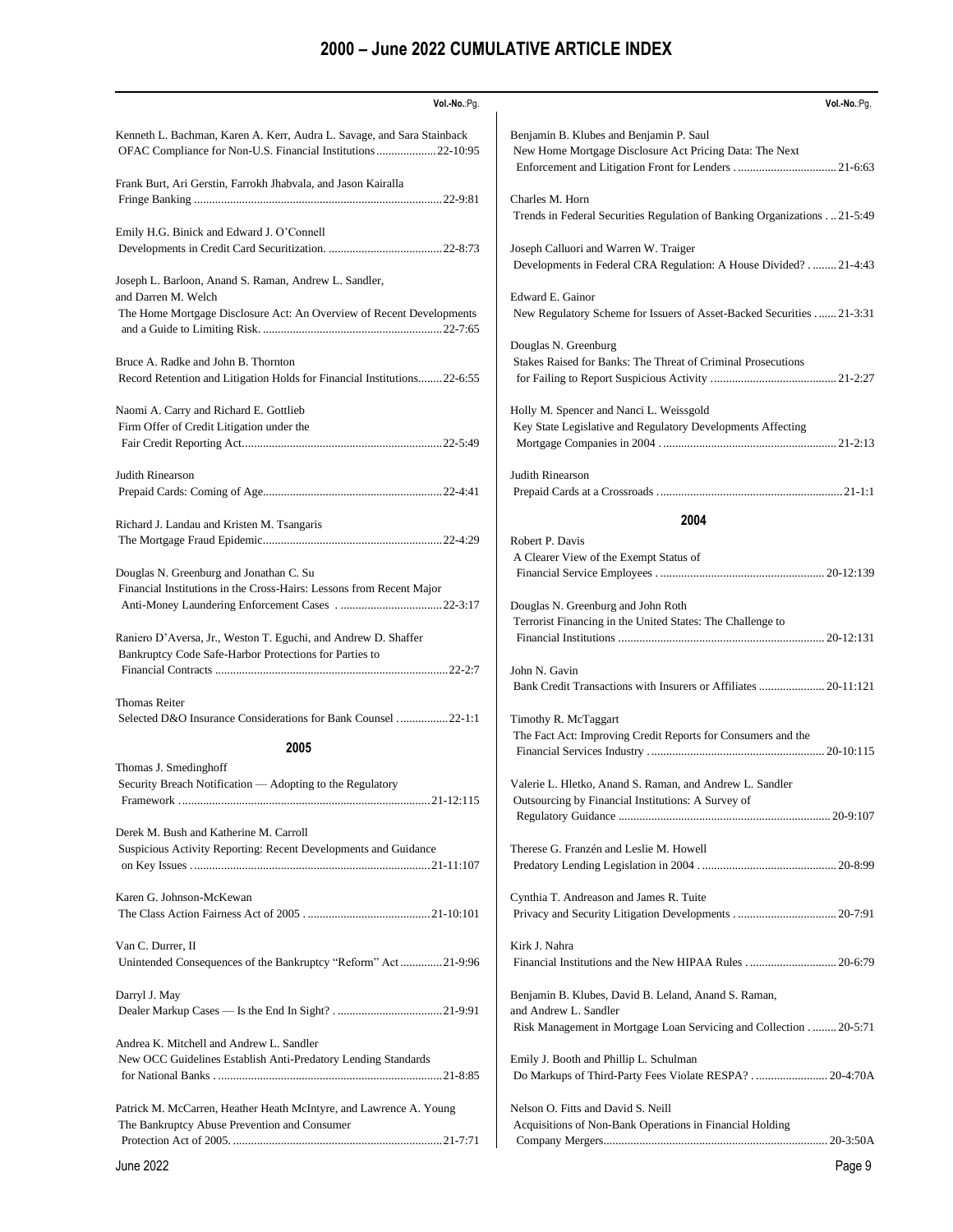| Vol .- No .: Pg.                                                       | Vol.-No.:Pg.                                                                                 |
|------------------------------------------------------------------------|----------------------------------------------------------------------------------------------|
| Katherine Bushueff and Edward J. O'Connell                             | Therese G. Franzén and Leslie M. Howell                                                      |
| 2003 Developments in Credit Card Securitization  20-2:30L              |                                                                                              |
| Michael A. Benoit                                                      | Leonard N. Chanin                                                                            |
| California's Financial Information Privacy Act: At What Cost? 20-2:30A | New Reporting Requirements for Home Mortgages 18-11:235A                                     |
| Andrea J. Durkin, Eugene J. Kelley, Jr., and John L. Ropiequet         | Laurence A. Schoen                                                                           |
| The Credit Repair Organizations Act: A Remedy in                       |                                                                                              |
|                                                                        |                                                                                              |
|                                                                        | Howard H. Jiang and Christian M. Lucky                                                       |
| 2003                                                                   | Financial Services in China — Opportunities and Challenges                                   |
| Gary S. Caplan                                                         |                                                                                              |
| Creditor Class Actions and the 'Ride Through' Option in                |                                                                                              |
|                                                                        | Robert W. Woody                                                                              |
|                                                                        | Privacy and Financial Institutions:                                                          |
| Leonard N. Chanin                                                      |                                                                                              |
| Federal Reserve Board Adopts Significant Changes to                    |                                                                                              |
|                                                                        | James Croke and Peter Manbeck<br>Revisions to U.S. Risk-Based Capital Requirements 18-8:150A |
| Gregory Baer and James Mann                                            |                                                                                              |
| Developments in Assignee Liability for Predatory Lending 19-10:247A    | Helen W. Leslie                                                                              |
|                                                                        | Financial Institution Insurance Activities                                                   |
| Joseph L. Barloon, Benjamin B. Klubes, Robyn C. Quattrone,             |                                                                                              |
| and Andrew L. Sandler                                                  |                                                                                              |
| Due-Diligence Reviews of Non-Prime Lenders 19-9:234A                   | Pat Forgione and Cheryl Stacey                                                               |
|                                                                        | The Financial Consumer Agency of Canada Act  18-6:96A                                        |
| C. Edward Dobbs                                                        | Marsha L. Williams                                                                           |
| Negotiating and Documenting a 'Defensive' Debtor-In-Possession         |                                                                                              |
|                                                                        |                                                                                              |
| Edward L. Rubinoff and Tamer A. Soliman                                | Oliver Ireland                                                                               |
|                                                                        | Alternative Tools for Conducting Monetary Policy.  18-4:56A                                  |
|                                                                        |                                                                                              |
| Eugene M. Katz                                                         | Anna-Katrina Christakis, Eugene J. Kelley, Jr., John L. Ropiequet                            |
| Relationship Banking and the Anti-Tying Rules  19-6:139A               | APR Splits: Has the Plaintiff's Bar Found a 'Wrong' Yet?  18-3:48A                           |
|                                                                        |                                                                                              |
| Kenneth F. Hall and Robert P. Lord, Jr.                                | Daniel Morales and David R. Sahr                                                             |
| Renewed Focus on Compliance Risk Management  19-5:117A                 |                                                                                              |
| Peter Heyward                                                          | Stephen F.J. Ornstein and Matthew S. Yoon                                                    |
| Federal Reserve Board's Regulation W Becomes Effective  19-4:112A      | California Predatory Lending Bills 489 and 344  18:1:12N                                     |
|                                                                        |                                                                                              |
| Jennifer Beall, Jeffrey P. Naimon, and Jacob Thiessen                  | Arthur J. Rotatori                                                                           |
| Assignee Liability in Residential Mortgage Transactions 19-3:89A       |                                                                                              |
|                                                                        |                                                                                              |
| Stephen F.J. Ornstein and Matthew S. Yoon                              | 2001                                                                                         |
| New York City Anti-Predatory Lending Ordinance  19-2:71A               | James Bryce Clark and Maura B. O'Connor                                                      |
|                                                                        | Securitizable and Traditional Commercial Mortgage Loans 17-15:269A                           |
| Thomas M. Kelly                                                        |                                                                                              |
| The Financial Holding Company Opportunity: Issues for Insurance        | Ursula C. Bass and Satish M. Kini                                                            |
|                                                                        | The Fed's New Rules on Bank Transactions with Affiliates  17-14:251A                         |
| Katherine Bushueff and Edward J. O'Connell                             | Theodore F. Claypoole and Eugene M. Katz                                                     |
|                                                                        | Information Security Requirements for Electronic Banking  17-13:231A                         |
|                                                                        |                                                                                              |
| 2002                                                                   | James A. Huizinga and Paul T. Scheuerman                                                     |
| Wallace E. Christner and Thomas W. France                              | Personal Jurisdiction over Internet Financial                                                |
| Being a Good Corporate Citizen: Operating under the                    |                                                                                              |
|                                                                        |                                                                                              |
|                                                                        | Robert S. Green                                                                              |
| Benjamin B. Klubes, Molly A. Meegan, and Andrew L. Sandler             |                                                                                              |
| Increased Fair Lending Enforcement Activity  18-13:280A                |                                                                                              |
|                                                                        | Wingrove S. Lynton and Elizabeth C. Yen                                                      |
|                                                                        |                                                                                              |